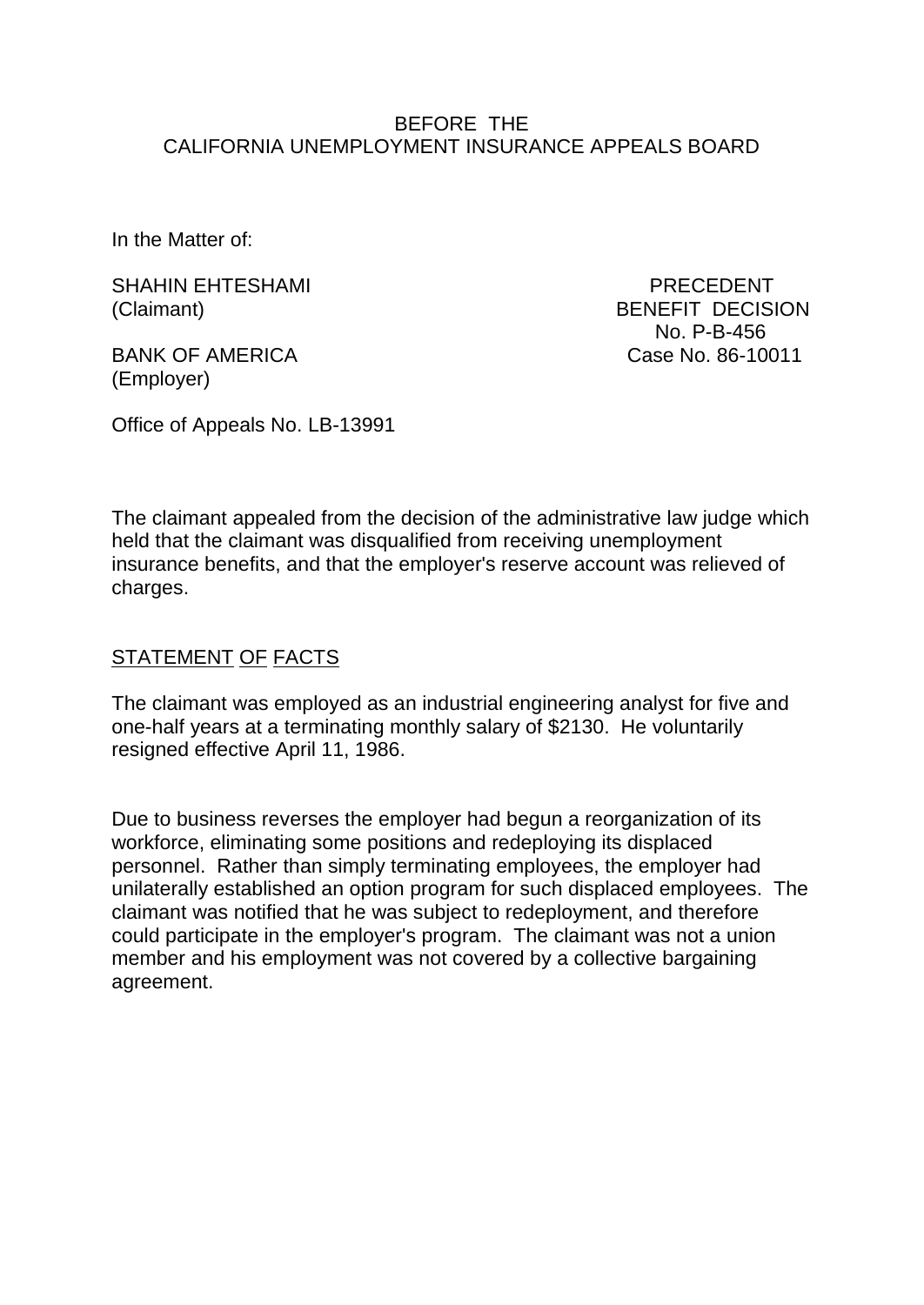The program offered by the employer consisted of two options. Under Option One the claimant could submit his resignation within seven days and receive the equivalent of eleven weeks' salary. This was calculated by combining one week's salary for each year the claimant had worked for the employer and six weeks' salary. Under Option Two the claimant would be retained at his usual salary for four weeks, during which time the employer's personnel department would make a computer analysis of its personnel requirements and attempt to find work within the company for the claimant, commensurate with his qualifications and current salary. If no position were found during the four-week period, the claimant could resign and receive one week's salary for every year of employment with the employer. The claimant decided to take Option One.

Prior to making his decision, the claimant and other employees were informed by the employer that it had been 100 percent successful in placing all 180 of its employees who had been placed on the redeployment list and had thereafter chosen the second option offered by the employer. However, there was no guarantee that suitable work would be found for the claimant. An unknown number of employees on the redeployment list had chosen the first option.

# REASONS FOR DECISION

Section 1256 of the California Unemployment Insurance Code provides that an individual is disqualified from receiving benefits, and sections 1030 and 1032 of the code provide that the employer's reserve account may be relieved of charges, if the claimant left his most recent work voluntarily without good cause.

The first issue to be considered is whether there was a voluntary leaving or layoff. If it is decided the claimant voluntarily quit, then the issue will be whether there was good cause for the voluntary leaving. If a layoff occurred there would be no need for further inquiry since a layoff constitutes neither a discharge nor voluntary quit under section 1256 of the Code (Appeals Board Decision No. P-B-211).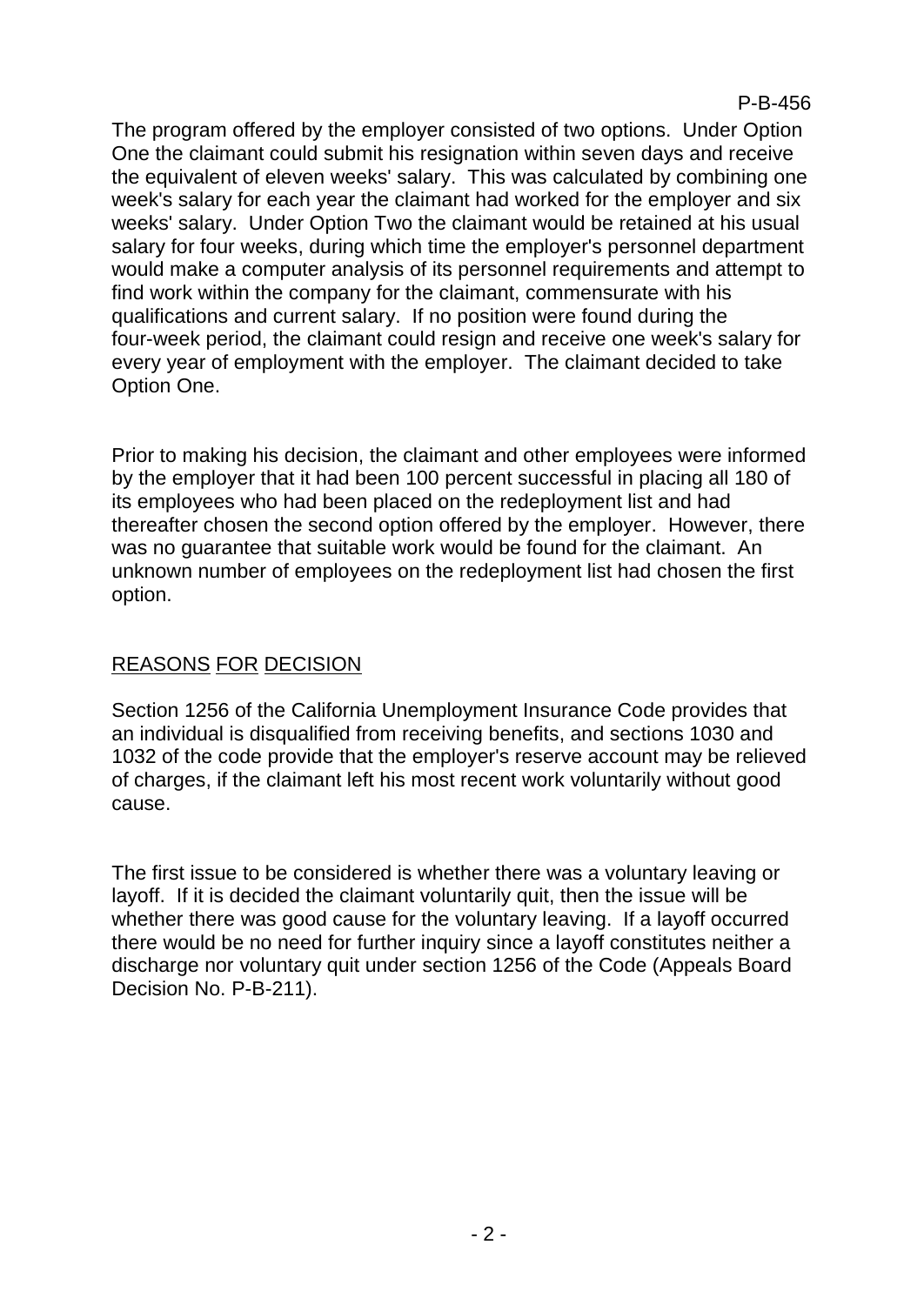In Appeals Board Decision No. P-B-37, the Appeals Board held that in determining the nature of a separation, it must first be determined who was the moving party in the termination. If the claimant left employment while continued work was available, then the claimant is the moving party. If the employer refused to permit an individual to continue working although the individual is ready, willing and able to do so, then the employer is the moving party.

Here, the employer offered to retain the claimant on its payroll for at least an additional four weeks. Even though there was no guarantee of permanent employment, work remained available to the claimant at his option at the time of leaving.

Accordingly, the claimant was the moving party and was not laid off by the employer.

Since there was a voluntary quit, we must determine if there was good cause for the decision to leave. In Appeals Board Decision No. P-B-27, the Appeals Board held that there is good cause for the voluntary leaving of work where the facts disclose a real, substantial, and compelling reason of such nature as would cause a reasonable person genuinely desirous of retaining employment to take similar action.

The Appeals Board in that case further stated:

"Similar standards in varying language have been adopted by our courts. A consideration of the concept of good cause under the Code in California Portland Cement Company v. California Unemployment Insurance Appeals Board, 178 Cal.App.2d 263, 3 Cal.Rptr. 37, led the appellate court to cite with approval Bliley Electric Company v. Unemployment Compensation Board of Review, 158 Pa.Super. 548, 45 A.2d 898, wherein the Pennsylvania court stated in considering a statute similar to our own: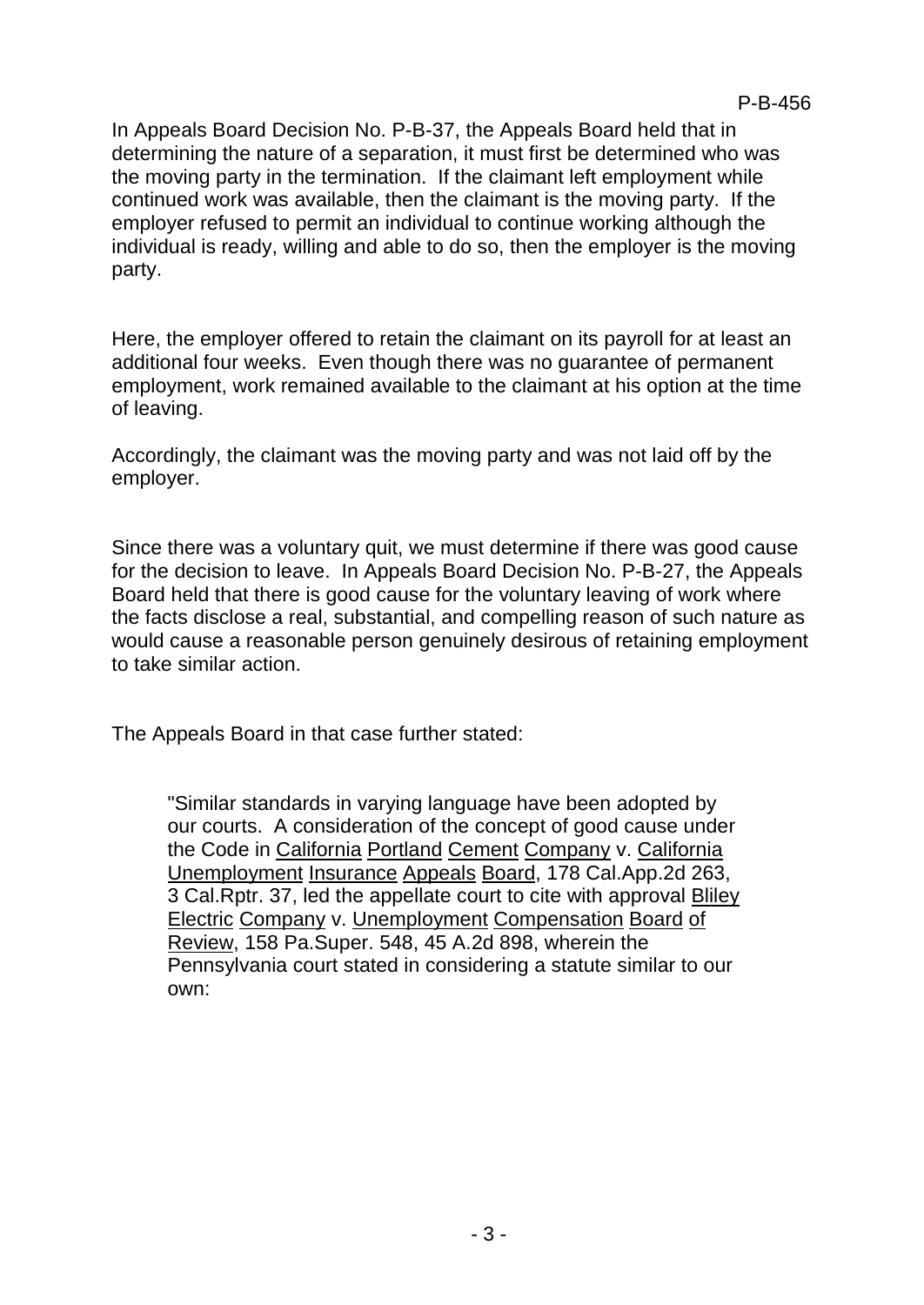'. . . However, in whatever context they appear, they connote, as minimum requirements, real circumstances, substantial reasons, objective conditions, palpable forces that operate to produce correlative results, adequate excuses that will bear the test of reason, just grounds for action, and always the element of good faith.' "

The court further stated in California Portland Cement that establishment of good cause under the Code is, in effect, the drawing of a legal conclusion from a particular set of facts, and that good cause cannot be determined in the abstract any more than any other legal conclusion.

We consider it important in evaluating the guidelines set forth in Appeals Board Decision No. P-B-27 to contemporaneously consider Section 100 of the Unemployment Insurance Code. That section establishes the underlying rationale of the unemployment insurance system; that is, to provide benefits for persons unemployed through no fault of their own so as to minimize the suffering caused thereby.

In Appeals Board Decision No. P-B-228 the claimant submitted a resignation to her employer because she was anticipating she would be fired for unsatisfactory performance on the job. In truth, the employer represented to the Department that had the claimant not resigned she would have been discharged in the near future. The Appeals Board in that case held the claimant did not have good cause to leave. The mere anticipation, even if well founded, of being discharged is not sufficient justification to leave work. We believe the rationale expressed in Appeals Board Decision No. P-B-228 is applicable to the case now before us, although we here deal with an anticipated layoff rather than a discharge.

It has been suggested that this case involves a voluntary separation falling within the purview of Stanford v. California Unemployment Insurance Appeals Board (1983), 147 Cal.App.3d 98, 195 Cal.Rptr. 1, and the 1984 amendment to section 1256. In Stanford the claimants were notified by their employer that a mandatory layoff was being instituted immediately. Pursuant to a collective bargaining agreement between the claimant's union and the employer,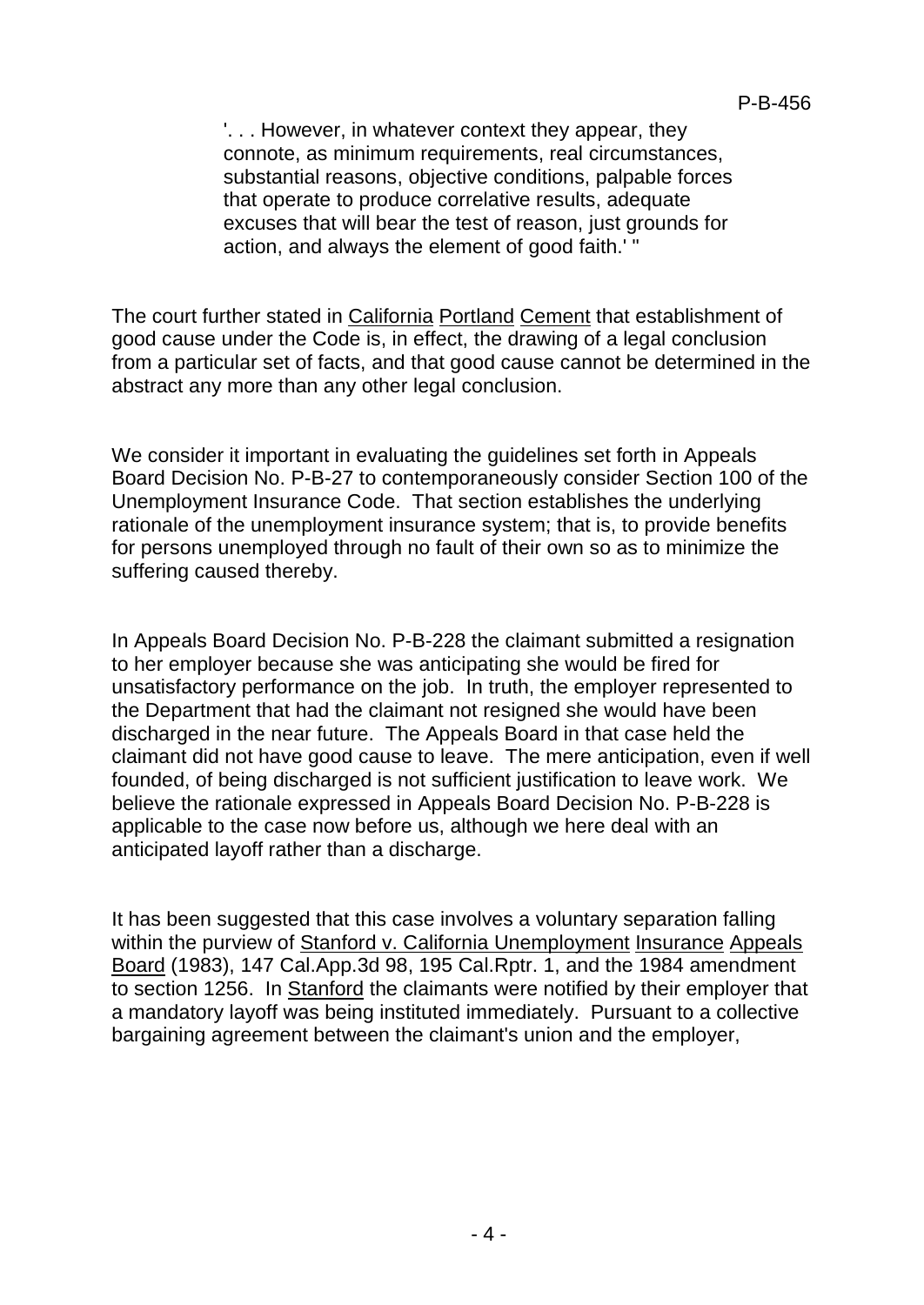an employee who had high seniority could volunteer to be laid off in place of an employee of lesser seniority so long as the latter had at least two years' service. The claimant volunteered to take the place of an employee with lesser seniority, and chose to be "laid off." The Court of Appeal found the claimant had good cause to leave. The court relies on Douglas Aircraft Company v. California Unemployment Insurance Appeals Board (1960), 180 Cal.App.2d 636, 4 Cal.Rptr. 723, contending that while ". . . the collective bargaining agreement does not control the determination of eligibility for unemployment benefits, the terms of the bargaining agreement are not completely irrelevant, either. The terms of the bargaining agreement are a factual matrix at the time of separation." (Id at page 102)

In 1984 the Legislature in effect ratified the result in Stanford when it amended section 1256 to provide that a claimant is ". . . deemed to have left his or her most recent work with good cause if he or she elects to be laid off in place of an employee with less seniority pursuant to a provision in a collective bargaining agreement that provides that an employee with more seniority may elect to be laid off in place of an employee with less seniority when the employer has decided to lay off employees."

The case now before us is not covered by either the statute or the Stanford case. First, there was no layoff pursuant to a collective bargaining agreement, as required by the legislation. Second, there was no "seniority layoff" or "discretionary bump" provision in this employer's redeployment policy.

Finally, this claimant was not volunteering to quit in place of other workers who had less seniority and were in line for a layoff. In fact, the evidence is to the contrary insofar as no one in the redeployment list had been laid off.

After having given due consideration to the circumstances existent at the time the claimant chose to quit his job, we conclude that a person genuinely desirous of retaining employment would not opt for immediate unemployment when continued employment for a four-week period was a certainty and there was reason to believe permanent employment was in the offing.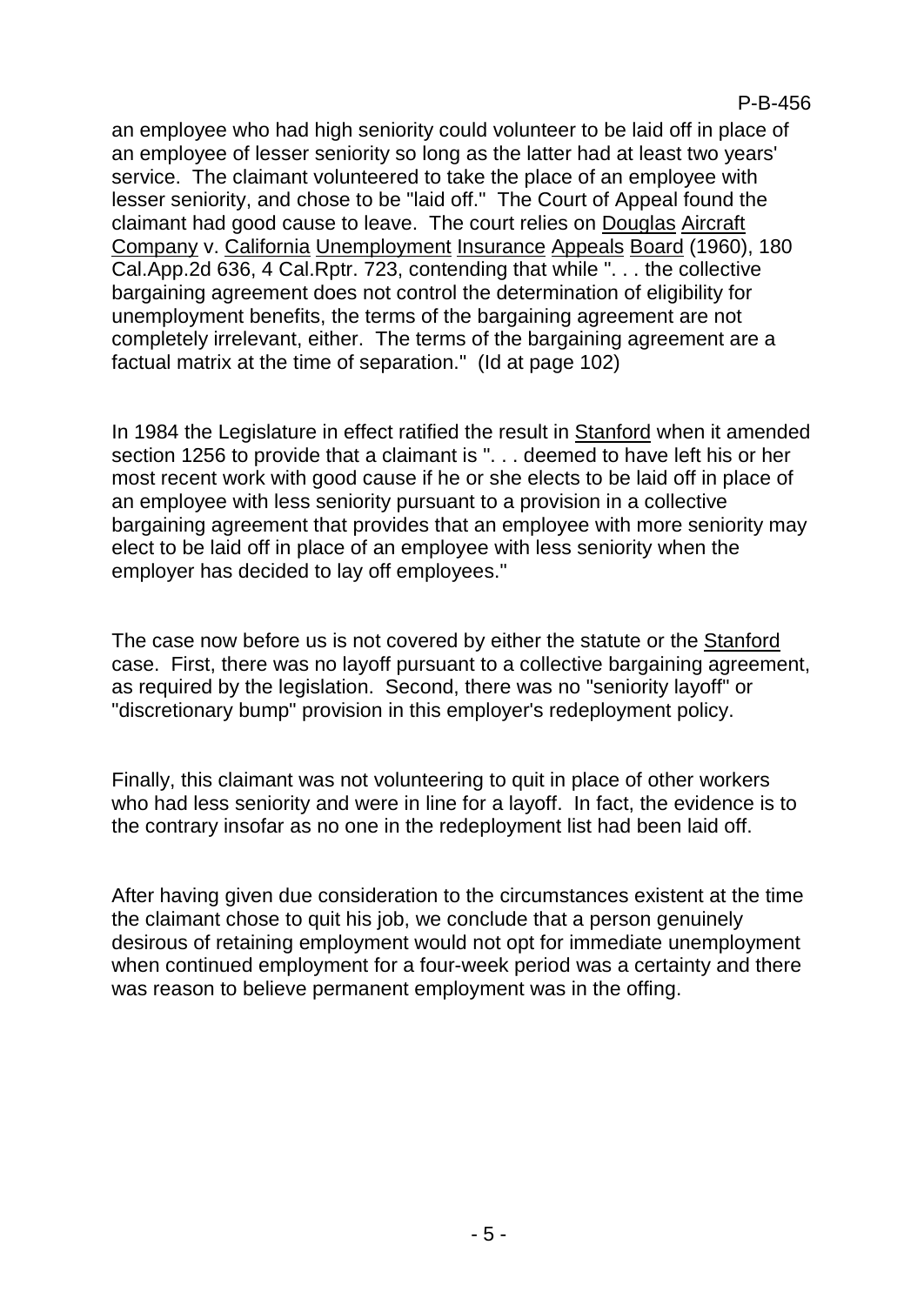#### **DECISION**

The decision of the administrative law judge is affirmed. The claimant is disqualified from receiving benefits and the employer's reserve account is relieved of charges.

Sacramento, California, July 7, 1987.

### CALIFORNIA UNEMPLOYMENT INSURANCE APPEALS BOARD

ROBERT L. HARVEY, Chairman

GEORGE E. MEESE

J. RICHARD GLADE

JAMES S. STOCKDALE

CHARLES W. WARD

DISSENTING - Written Opinion Attached:

LORETTA A. WALKER

DEBRA A. BERG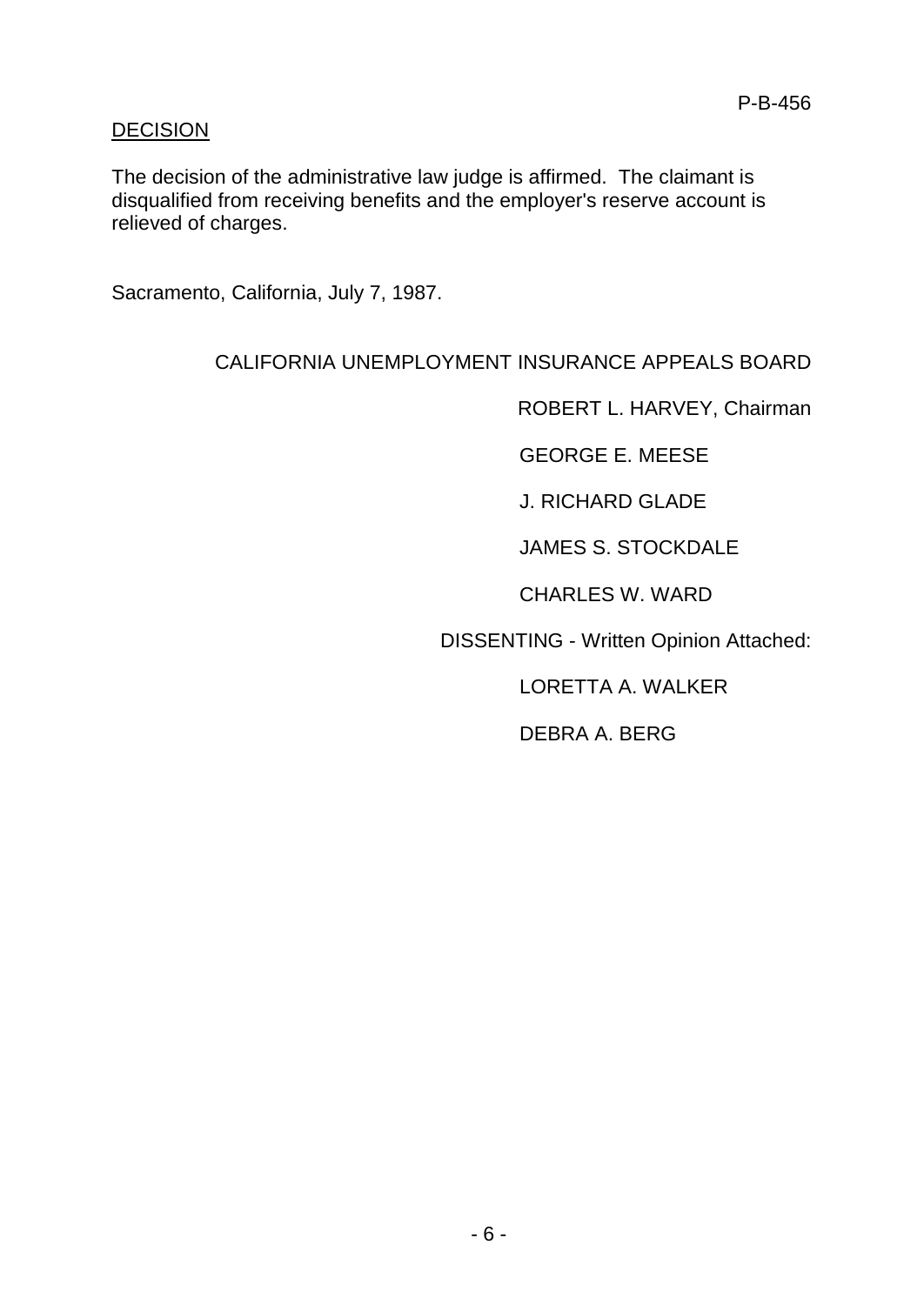## DISSENTING OPINION

We respectfully dissent from the decision of the majority. We believe that the claimant's job terminated because of action of the employer, and that the claimant was therefore essentially discharged for reasons other than misconduct.

To the Statement of Facts we would add that the claimant's unit, in the words of the bank's representative, had been "down-stepped significantly." Others in his unit had already been placed in new assignments before any of the reemployment options had been offered, and claimant was aware that his job was to be eliminated.

The first consideration is whether the claimant or the employer was the moving party in this case. If the claimant was the moving party, the separation is deemed a voluntary leaving, and the question is whether the claimant had good cause for the leaving. If the employer was the moving party, the separation is deemed a discharge from employment, and the question is whether the claimant was discharged for misconduct connected with work (Appeals Board Decision No. P-B-37).

The claimant's employment as an industrial engineer would end when the company offered to place him in a job search. During this period the claimant would not be occupied with his normal duties but would be placed, at least temporarily, in the entirely new task of finding himself work in a shrinking company. In light of his previous experience, it was as likely that he would not be appropriately employed in some other related position by the employer.

Since we regard the action of the employer in April as terminating the claimant, the claimant's entitlement must be based on whether he was discharged for misconduct.

Misconduct has been defined as an intentional violation of a material duty, which violation affects or tends to affect the employer's operation. Here there was no violation of duty. The claimant was under no obligation to change his duties and undergo the work search.